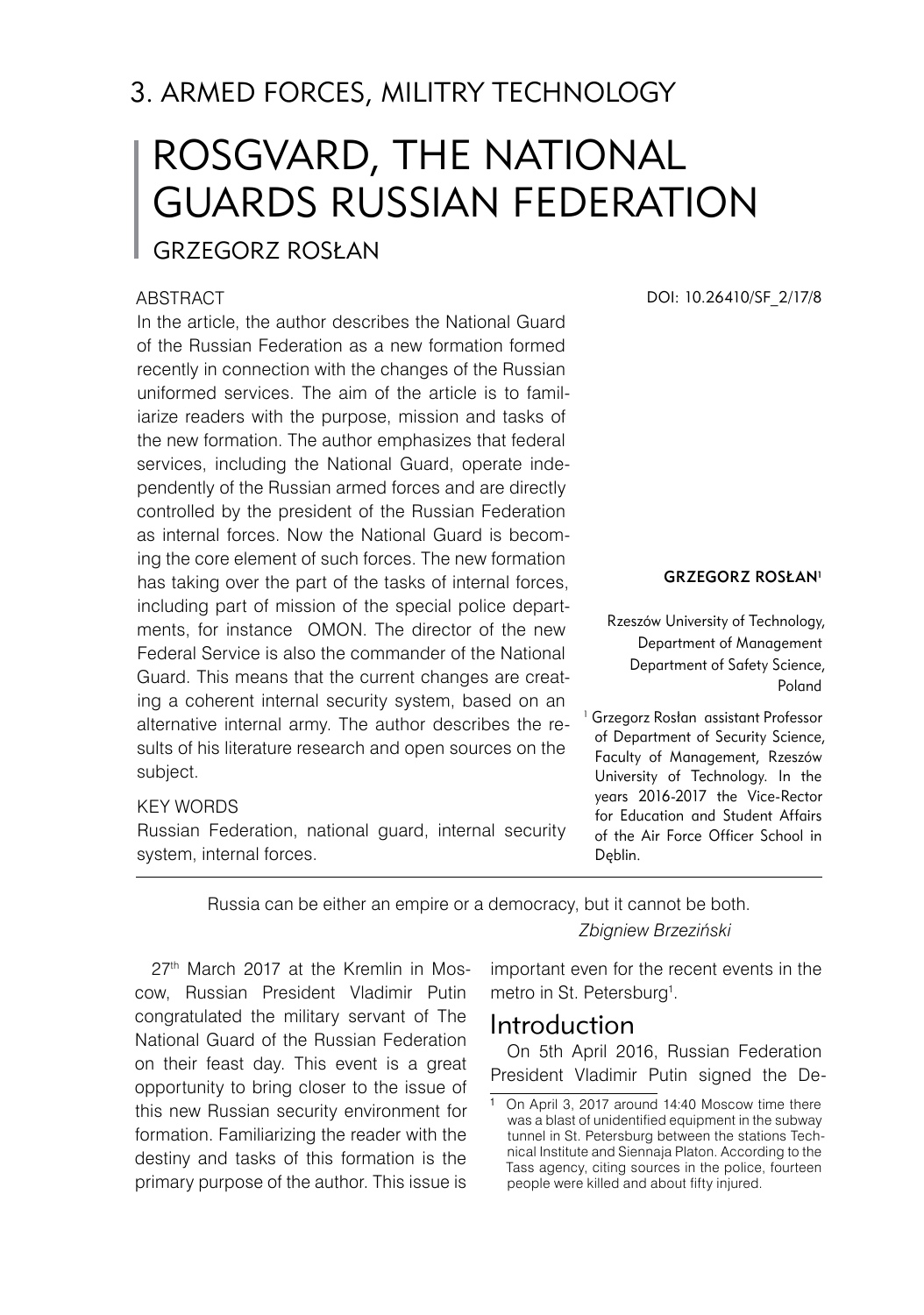cree No. 159<sup>2</sup>, underlying the largest reorganization of local power structures since 2003 (the restructuring of the institution of internal security institutions), related to the establishment of a new, powerful formation − The National Guard of the Russian Federation<sup>3</sup> − Rosgvard. The changes initiated by the presidential decree had an immediate legal effect and significantly changed the distribution of power and competence between the ministries responsible for internal security of the Russian Federation. The RF National Guard is a formation whose official name is the Ministry: The Federal Service of the Guards of the National Guard (FSVNG RF)4 . It operates independently of the Russian Armed Forces and is directly controlled by the Russian president5 . Its hitherto internal armies have become the core of The Ministry of Internal Affairs RF (MVD RF)<sup>6</sup>. The new formation consolidated itself while taking over the tasks of internal troops mentioned, special police departments such as OMON7 and SOBR8, and the director of the new Federal Service was also the chief commander of the Guard<sup>9</sup>.

The current change does not simply mean the formation of one more militarized formation, but the creation of a coherent internal security system, based on an alternative army. It is worth pointing out that the decision to set up the Guard is part of the long tradition of Russian public security services, such as *oprichnina*10 tsar Ivan the Terrible or *Protector Romano*v.

## Story of history

Currently in Russia the year of operation of the new National Guard Guards is celebrated, whose feast was set on January 16, 2017 and will be held every March 27, National Defense Day. The Contemporary Guard combines the long history of public security services in Russia and the date of 27 March is the day on which the tsar's decree was created in 1811, the Corps of Inner Guard.

At this point it is worth mentioning that the first attempts to form a formation aimed at suppressing any internal opposition took place in Russia in the mid-16<sup>th</sup> century. Oprichnina11 is a term in the history of Russia (1565-1572) and at the same time the policy applied at that time by tsar Ivan IV the Terrible. The main objective of the oprichnina was to suppress all internal opposition and to consolidate the tsarist power. It involved the separation of much of the Muscovite state from the power of boyars<sup>12</sup> (the rest of them are called the earth) and subjected it to the direct authority of the tsar and the terror of his guards called oprichniki.

nŜ.

http://publication.pravo.gov.ru/Document/ View/0001201604050053, (access 04.07.2016).

<sup>&</sup>lt;sup>3</sup> National Guard of the Russian Federation (ros. Национальная Гвардия Российской Федерации), in Russian, the abbreviated form is less commonly used Rosgwardiya (Rus.: Росгвардия, literally: Russian guard).

<sup>&</sup>lt;sup>4</sup> In the official Russian documents you can find a shortcut FSVNG RF (rus. ФСВНГ РФ).

*21-я бригада оперативного назначения войск национальной гвардии России награждена орденом Жукова. Rosgvard.ru (po rosyjsku). Russia. Interim Information Center of the Russian Federation FS-VNG*, (access: 25.05.2016).

 $6$  Internal Army of the Ministry of Interior Affairs of the Russian Federation (MVD RF) (rus. *Внутренние войска Министерства внутренних дел РФ*).

OMON – Special Purpose Mobile Division (rus. ОМОН-Отряд Мобильный Особого Назначения).

SOBR – Special Rapid Response Unit (rus. Специальные Отряды Быстрого Реагирования.

<sup>&</sup>lt;sup>9</sup> National Guard to obtain a license for peacekeeping operations abroad, https://www.rt.com, (access 13.04.2016).

 $10$  oprichnina (rus. Опричнина) – define the period in the history of Russia (1565-1572) and at the same time the policy applied at that time by Tsar Ivan IV the Terrible. The word comes from the Russian word oprich - besides, separately.

<sup>11</sup> Wielki słownik ortograficzny PWN z zasadami pisowni i interpunkcji, E. Polański (Ed.), Wydawnictwo Naukowe PWN 2016, p. 812.

<sup>12</sup> Bojarzy (from Bulgarian: boliare, boliarin) - the collective name of the representatives of the ruling class in Kievan Rus, occupying the second, after the princes, the dominant position in the government.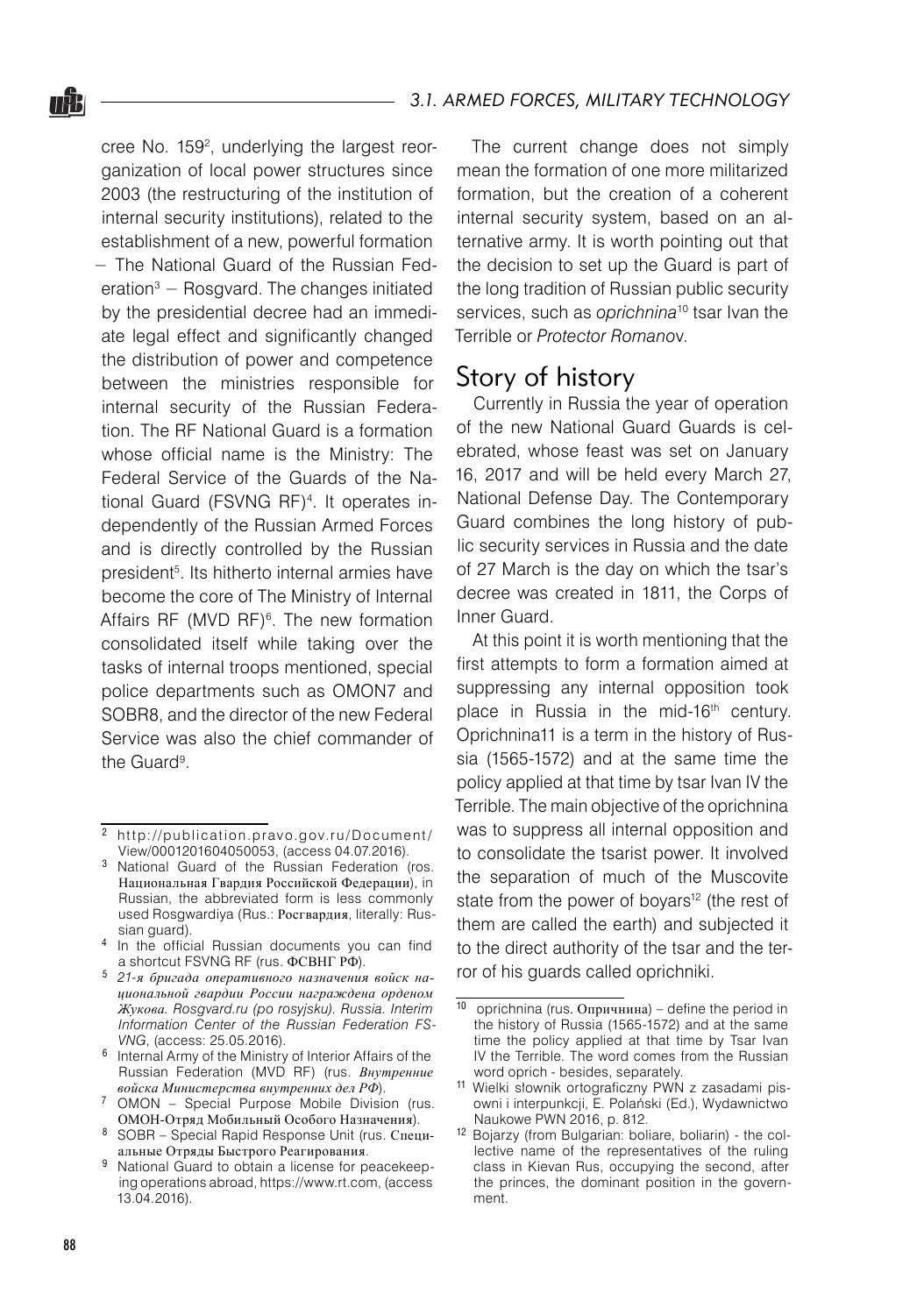Besides intimidation of the population, the main objective of oprichnina was the pacification of higher social classes, potentially disloyal to the tsar. The oprichniki were involved, among others, in the murder of uncomfortable adversaries. One of the tasks of oprichniki was also to carry out mass deportations. The feat of oprichnina, well-known at that time, was the destruction of the rebellious Novgorod the Great, whose naturals posed a grave threat to authoritarian tyrannical authority, both politically and ideologically. Opium mainly came from lower social strata or were foreign mercenaries. Their tasks included sowing terror and managing the land taken over by boyars<sup>13</sup>.

Bearing in mind the issues raised regarding the formation of the internal security of Russia, it is also worth mentioning the Ochranie Romanow, the Department of Public Security and Public Safety. The guard was created after the assassination of Tsar Alexander II, by the order of Alexander III of August 14, 1881. The main task was guarding the opponents of power and the infiltration of opposition circles, while its specialty was to organize all kinds of provocation<sup>14</sup>.

The guard had his own ciphers and communication system, independent of the then Ministry of Interior Affairs, the Ministry of Foreign Affairs and the military command. It was structurally subordinate to the Department of Special Affairs (Osobyj Otdiel) established in 1898, Director of the Department of Police, acting within the Ministry of Interior Affairs. Ochrana had a large group of officers and paid agents<sup>15</sup>.

The guard hired a relatively small team of full-time officers, but enjoyed extensive network of secret agents (about 300,000) in 1915. An important stage in the creation and functioning of the internal security formation of Russia and its leaders was the years of the existence of the Soviet Union. In common sense, the name of all repressions related to tracking down opponents of the Soviet power of that period became the name of the NKVD16.

In the years leading up to the October Revolution of 1917, Vladimir Lenin and his closest associates did not see the need to establish security and intelligence services, bearing in mind the imminent arrival of a world revolution that would bring an end to the capitalist system. However, subsequent events forced the successive leaders of the Bolshevik state to verify their views. The People's Commissar of Internal Affairs of the USSR, or NKVD, inherited the traditions of such organs as the Cheka, the GPU and the OGPU guarded internal security for years, and became the cornerstone of the new Soviet-State Security Committee (KGB)17. The KGB, as the Soviet security guard, used surveillance of the population, the fight against real and alleged opponents of the state and its leaders, and, among others, fighting independent information flow, in propaganda often referred to as the *shield and sword of the Party.*

In November 1991, after the Jananav coup18, the KGB was liquidated, and by the decree of President Boris Yeltsin of December 19, 1991, the Ministry of Security of the Russian Federation was established. Thus,



<sup>13</sup> Cf.: M. Heller, Historia imperium rosyjskiego, Książka i Wiedza, Warszawa 2005; R. Skrynnikow, Iwan Groźny, Seria: Biografie Sławnych Ludzi, Państwowy Instytut Wydawniczy 1979.

<sup>14</sup> A. Andrusiewicz, Carowie i cesarze Rosji, Warszawa 2001, p. 366.

<sup>15</sup> Cf.: J. Kossecki, Tajniki sterowania ludźmi, Krajowa Agencja Wydawnicza, Warszawa 1984.

<sup>16</sup> NKVD USSR – (ros. НКВД СССР), People's Commissariat of Internal Affairs USSR (Rus. Народный комиссариат внутренних дел CCCP).

<sup>17</sup> KGB ZSRR – State Security Committee at the Council of Ministers USSR – (Rus. Комитет государственной безопасности – КГБ СССР).

<sup>18</sup> Janajev's Prison or Muscovy Prison, August's Prison is an unsuccessful attempt to seize power in the USSR by hard-headed CPSU leaders in August 1991.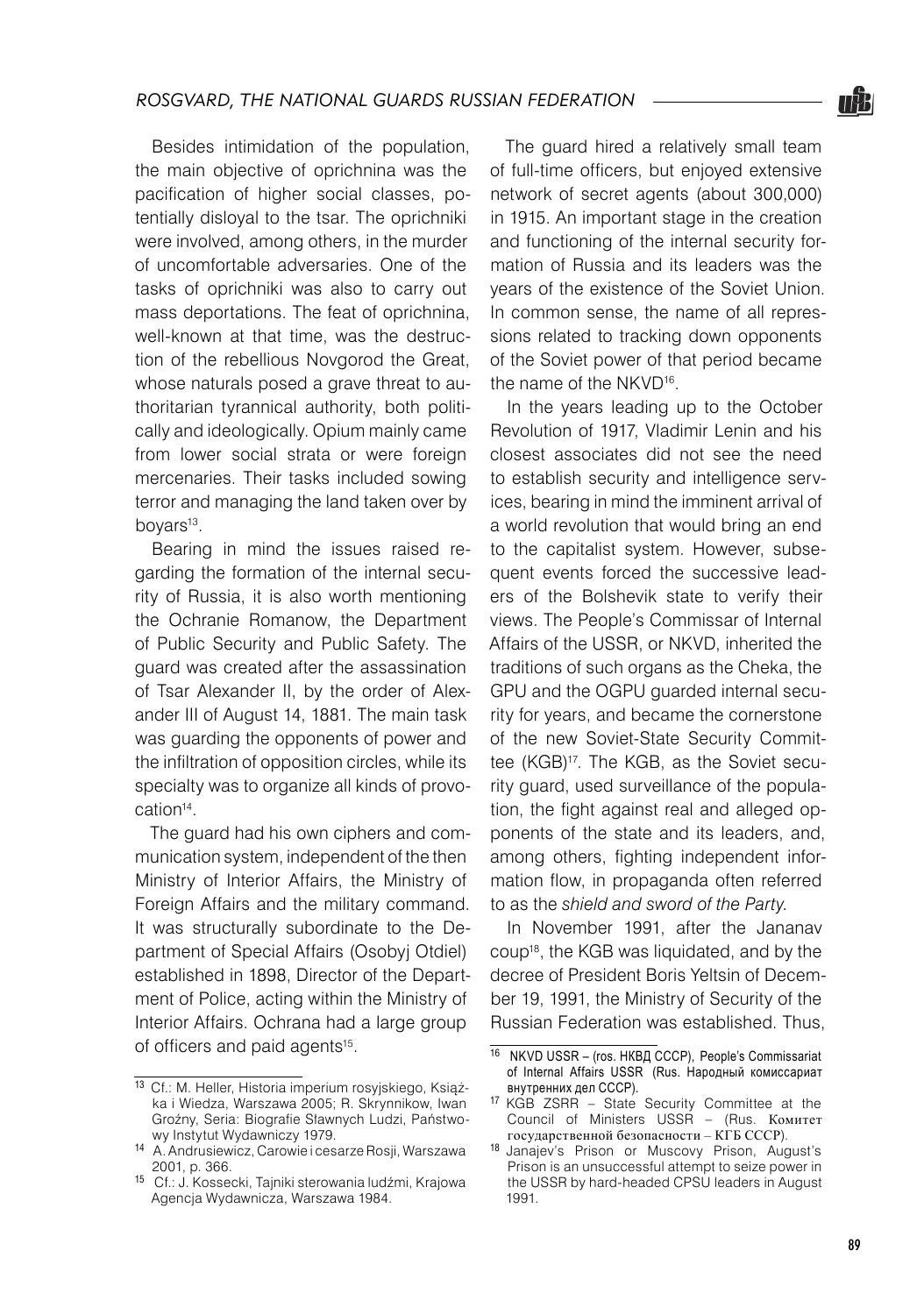the KGB was divided into several parts, which was to be punishable by a special punishment for the support of the Soviet service for the Jananav coup. An important stage in the formation of the formation responsible for Russia's security was the Act of 3 April 1995 on the bodies of the Federal Security Service in the Russian Federation, the Federal Security Service (FSB)<sup>19</sup>.

nŜ.

It is worth emphasizing that the President of the Russian Federation Vladimir Putin was a KGB officer between 1975-1990 (photo 1), and in 1998-1999 he was the head of the FSB.

#### Figure 1. Vladimir Putin in uniform of a KGB officer



Source: https://pl.wikipedia.org/wiki/ W%C5%82adimir\_Putin.

## The National Guard enters the game

Plans to create a national guard directly subordinated to the President of the Russian Federation were launched as early as April 2012<sup>20</sup>. Initially, this formation, now called the National Guard, was supposed to be created to safeguard constitutional order, and its potential was primarily the

strength and resources of the Ministry of the Internal Affairs RF<sup>21</sup>. The decision to create the Guards caused confusion on the Russian scene responsible for internal security of Russia. This is due to the acquisition of a number of tasks and functions that the Ministry of Internal Affairs managed to implement by Vladimir Kołokolcev. This, in turn, could mean a crisis of Kremlin trust in the current leadership in the *so-called power unit.* The changes are also a consequence of the long-standing rivalry between heads of individual services for heads of state and the control zones of social and economic life of Russian citizens. On the other hand, the subordination of the Internal Army, so far existing within the Ministry of Interior, the newly created formation creates an internal army, i.e. a force of about 400 thousand. This also means that Vladimir Putin gives more confidence to the new Guard Guards than to the former Ministry of Interior, where the Russian Forces functioned. Moreover, it can be concluded that the current model of the functioning of the Internal Army was not effective. In addition, the evolution of views on how to use the newly created National Guard is reflected in the scenarios of the recent exercises of the Internal Forces of the Ministry of Interior. They assumed support for operational troops, including, above all, participation in combat in urban areas and the suppression of public protests. It is worth emphasizing that the current capacity of the National Guard and its direct tasks related to law enforcement significantly undermines the position of the current head of the Interior Ministry, depriving him, among others, of Control over special police departments.

At the same time, the Federal Drug Control Service (FSKN) and the Federal Migration Service (FSM) were dissolved, and their existing structures became specialized units of the Ministry of Foreign Af-

<sup>&</sup>lt;sup>19</sup> Federal Security Service of the Russian Federation (FSB, Rus. Федеральная служба безопасности Российской Федерации, ФСБ).

<sup>20</sup> J. Latynina, Private Putin National Guard, The Moscow Times (April 4, 2012), (access: 13.06.2016).

<sup>21</sup> Ibidem.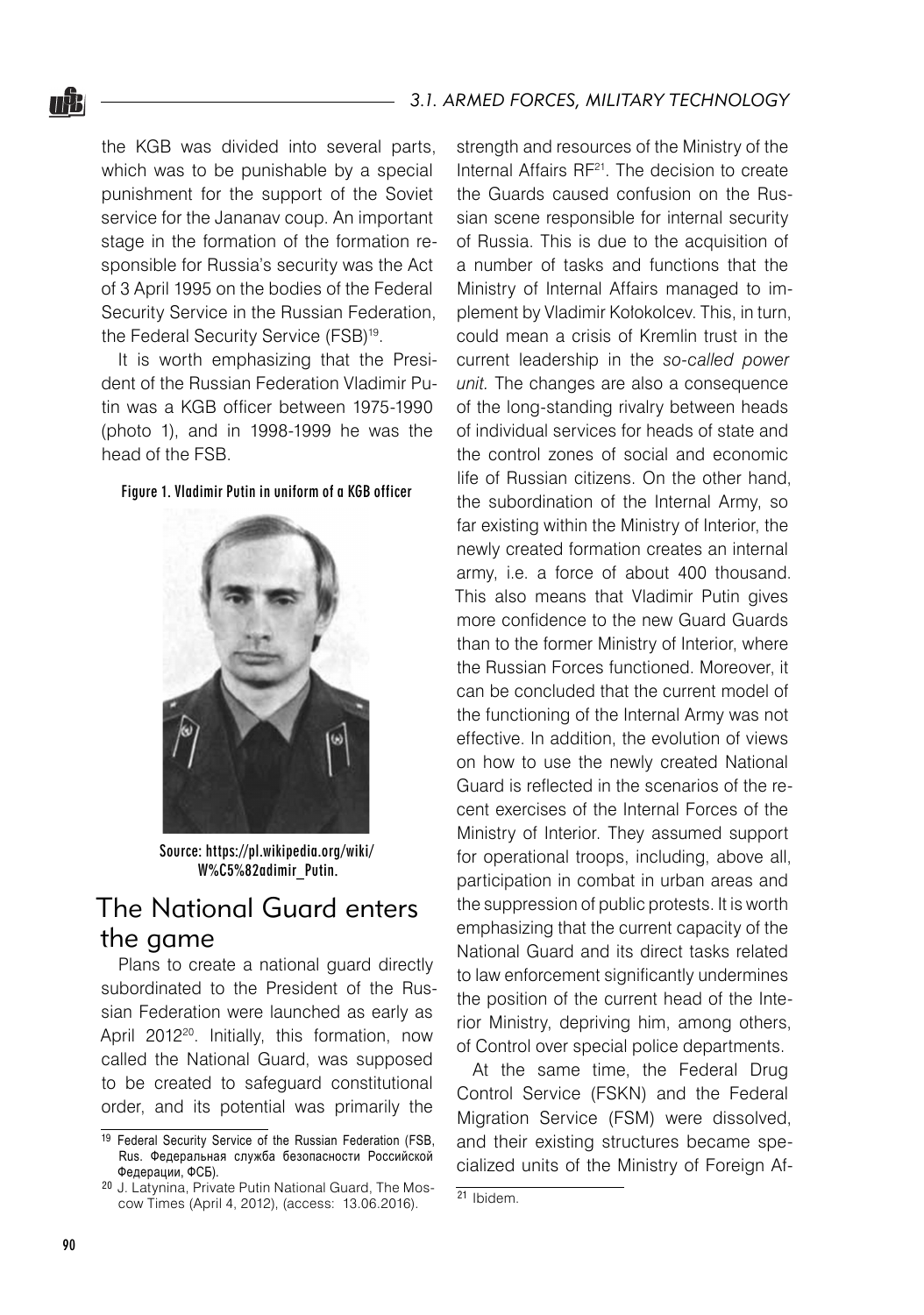fairs<sup>22</sup>. However, this does not compensate the Internal Affairs Minister of the RF for the benefit of FSVNG RF chief. These changes are also a consequence of the current economic crisis in Russia, which forces, implying a reduction in bureaucracy, staff reductions also in power ministries.

Work in the area of the newly formed National Guard of the Russian Federation in the first days of its operation focused on drafting a whole range of normative-legal acts. They defined the areas of functioning of the Internal Forces of the Ministry of Internal Affairs and assured the Russian authorities of the Kremlin's complete subordination to the Russian leadership.

Commander-in-Chief<sup>23</sup> of the Russian National Guard, general Viktor Zolotov announced in mid-2016 that the rapid transformation of internal troops and the creation of *Rosgvard* structures focused on five working groups:

- Law enforcement, public security, construction, development and planning of military use;
- Organizational tasks and personnel se-– curity;
- Normative-legal; –
- Logistic security;
- Financial security<sup>24</sup>.

The transformation of the Internal Army MFAs RF into the National Guard is not limited to organizational activities. This change is also accompanied by a set of legal acts designed to give very specific and far reaching powers to new power structures. Initially, the National Guard was merely in control of the arms trade and combating organized crime, extremism and terrorism in

co-operation with other services, including the FSB's Federal Security Service.

However, according to a decree drafted by President Putin, the following tasks were imposed on the National Guard:

- Participation, in cooperation with the organs of the internal services of the FR, in the protection of public order, safeguarding public security and maintaining order of state of emergency;
- Participation in the fight against terrorism and providing legal support for anti-terrorist operations;
- Fight against extremism;
- Participation in territorial defense of the Russian Federation;
- Protection of important public buildings and special loads, in accordance with decisions of the Russian Government;
- Support and assistance to Border Services of the Federal Security Service in the protection of the state border of the Russian Federation<sup>25</sup>. –

The rich package of laws concerning the functioning of the National Guard also defines in detail the structure, principles and scope of its activities. It also defines the issues of commanding, managing, recruiting and providing social protection to guards, and defines the way financial and logistical support is provided.

In the context of the above-mentioned tasks of the Guards it is worth emphasizing that during the Syrian conflict, the Russian authorities considered all opponents of the government of Bashar al-Assad as terrorists, thus giving a green light to the use of their guards outside Russia. There is also a great deal of doubt in the fight against extremism, as this could justify action against the political opposition or the unfriendly Kremlin. Moreover, it was proposed at the same time to reduce the age of people who may be punished for extremism from 16 to 14 years.



<sup>22</sup> P. Żochowski, Rosja: Gwardia Narodowa, czyli armia wewnętrzna wkracza do gry, ANALIZY OSW 06.04.2016, https://www.osw.waw.pl/, (access: 13.04.2016).

<sup>23</sup> The official documents can also be found with the term Director.

<sup>&</sup>lt;sup>24</sup> M. Dura, Rusza organizacja "Gwardii Putina", http:// www.defence24.pl/360271,rusza-organizacjagwardii-putina, (access 19.09.2016).

<sup>25</sup> Ibidem.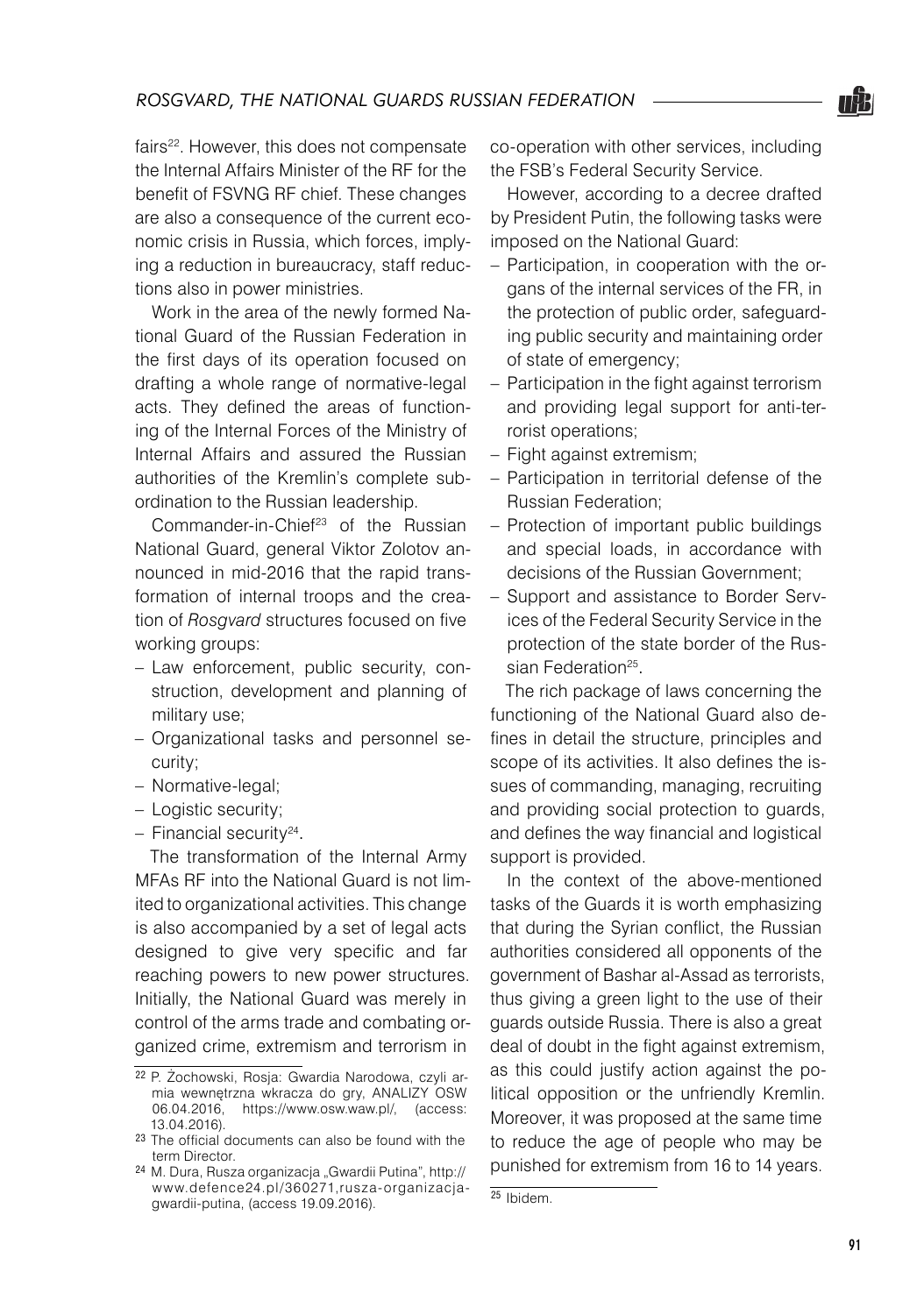In the opinion of many experts, the proposed organizational and legal changes aimed to prepare a new demilitarized formation for Russia's parliamentary elections (September 2016) and next year's presidential elections (2018). It is the National Guard under the charismatic leadership of General Viktor Zolotov to guarantee Putin that there will be no unexpected riots and protests. All the more so, that this formation aims, among others, to perform tasks related to the protection of important objects and state institutions and participate in public order protection without excluding the interruption of mass meetings held without permission.

In monitoring a new formation, commanders can create the way they develop it. According to the assumptions, potential Roswell guards are expected to come to the service or be called, without the right of refusal. In fact, the formation of the Guard itself is a function of the selection of those currently serving in the Internal Forces of

the Ministry of Interior, special police forces, such as OMON units used to suppress mass social unrest or SOBR counter-terrorism units and organized crime and the protection forces of the Ministry of Interior, providing protection not only to state institutions, but also to industrial concerns<sup>26</sup>. Destination *Rosgvard* also has a sea and air component (Figure 2).

In conclusion, experts in the subject matter believe that as a result of the formation of a new formation there was a specific selection and simultaneous rotation of the staff. This, on the one hand, ensures the elitism of the individual and, on the other, the abolition of regional agreements, which in many cases have paralyzed the activities of the control bodies, while creating a strong opposition to the Kremlin authorities. Moreover, Stratfor<sup>27</sup> analysts note that the new formation was also called to protect President Putin from the coup d'état, becoming his *Pretorians*28.

Figure 2. Elite soldiers 604th Special Forces Center, who after the reorganization joined the National Guard of the Russian Federation



Source: Fot. Vitaly V. Kuzmin (http://vitalykuzmin.net/?q=node/494) [CC BY-SA 3.0 via Wikimedia Commons].

<sup>26</sup> Ibidem

- <sup>27</sup> The US agency Stratfor publishes a five-year forecast that analyzes the international situation and draws conclusions for another decade.
- <sup>28</sup> Praetorians (latin praetoriani, Praetoriae Cohortes) – praetorian cohorts, the adjutant guard of the emperors of ancient Rome. The name of the squad comes from the word praetorium, meaning the tent commander in the camp.

nŜ.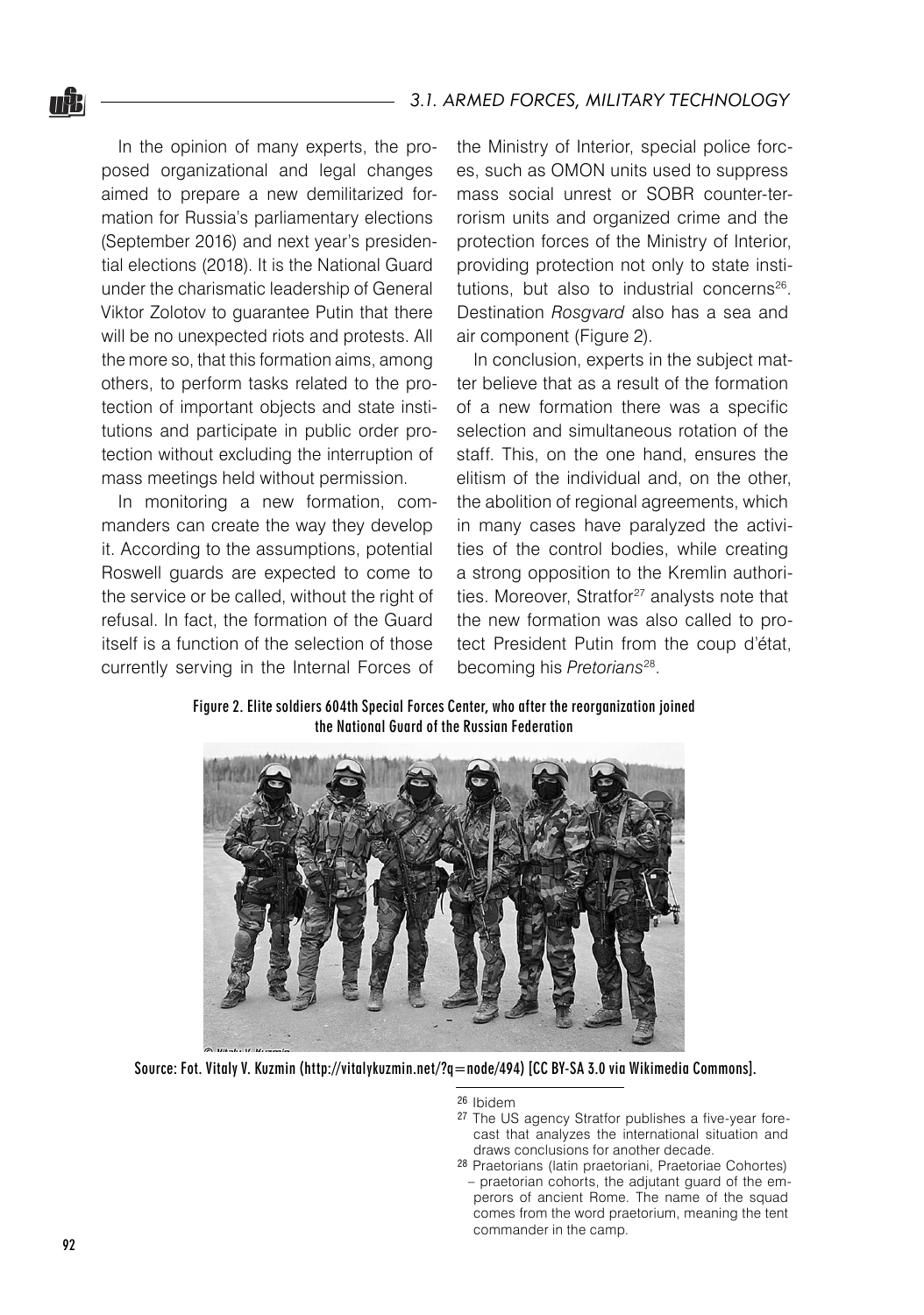# Management of the National Guard

The National Guard of the Russian Federation (*Rosgvard*) resembles the Russian Armed Forces in terms of structure. First and foremost, one-man and centralized command was assumed. Rosgvard's commander was a long-time trusted man of Putin's, General Viktor Zolotov. In official documents he is referred to as the head of the federal executive, has the status of minister and is directly under the President of the Russian Federation. At the same time he became a permanent member of the Security Council of the Russian Federation (Figure 3).

By appointing General Viktor Zolotov as head of the independent federal ministry, President Vladimir Putin established his strong position among the Kremlin elites. A formal proof of this position is also the appointment of Zolotov to a permanent member of the Security Council of the Russian Federation. The council, which is formed by a group of fourteen high-ranking government officials, has a real influence on the President's decisions of strategic importance29.

Figure 3. The Russian National Guard is headed by Gen. Viktor Zolotov (right), a trusted Putin's man, in recent years the head of the Federal Security Service



Source: (MIKHAIL KLIMENTYEV/AP).

Viktor Zolotov is a former sparring partner of Putin and head of the Internal Forces of The Ministry of the Internal Affairs. Their acquaintance dates back to when they both worked in St. Petersburg's canon. Zolotov was then the bodyguard of Mayor Anatoly Sobczak, who was both Putin's mentor and boss. Zolotov managed the personal protection of the most important officials. He quickly became the head of Putin's protection and promoted with him. Since 1999, he commanded the protection of Prime Minister Putin, then became the head of the

TEB

<sup>29</sup> P. Żochowski, Rosja: Gwardia Narodowa, czyli armia wewnętrzna wkracza do gry, ANALIZY OSW 06.04.2016, https://www.osw.waw.pl/, [access: 13.04.2016].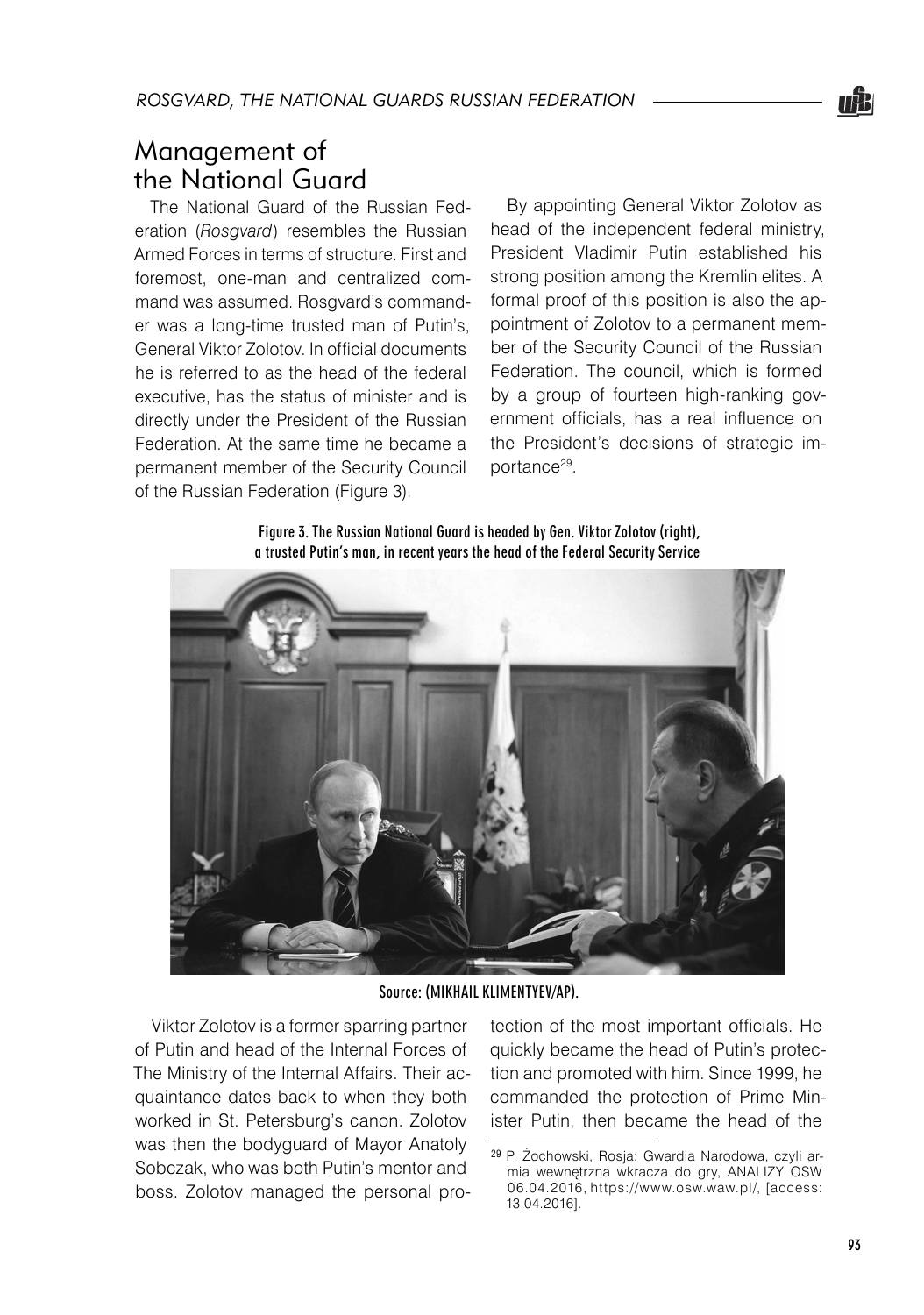<u>nâa</u>

Presidential Security Service, the elite unit of autonomy within the Federal Security Service.

Gen. Zolotov, at the outset of the creation of Rosgvard, announced that those who do not show proper professional attitude will be excluded from the formation. New officers will also go through stricter physical selection than before.

## Conclusion

The Russian political tradition is to periodically reorganize the services responsible for state security, changing the names, structures, subordinates and functionaries. Some formations are given competences. These changes are accompanied by personnel changes at the highest levels. After each revolution, Western experts and analysts dealing with Russia's problems try to understand what happened, what the reason was and what the consequences of these moves will be<sup>30</sup>.

The concept of strengthening the state security by creating a special formation is not a Russian *novum*. However, unlike other forms of this formation in the case of Russia, subordinating it directly to the President of the Russian Federation is a manifestation of the progressive militarization of the state, as well as a proof that Putin allows the concentration of power in the hands of those who have the greatest confidence.

The formation of *Rosgvard*, in which the composition, in addition to Internal Army Ministry of Interior, has entered all special units, subject to the Minister of Internal Affairs, means the establishment of a strong, militarized formation of internal forces subject to the head of state only and able to conduct independent activities in Russia without coordination with other services.

It also means that in Russia's internal policy, a priority is still to ensure stability in the current political system, especially in view of the potential escalation of the dangers resulting from the economic crisis and western divisions. Modern changes are also a signal that the current authorities of the Russian Federation are determined to use force against their own society in the event of any signs of internal instability<sup>31</sup>. These changes are also an evidence of the Kremlin's steadfast stance, which excludes any political concessions to its internal adversaries.

The Presidential decision to create a separate internal army also indicates that the Kremlin treats terrorist threats with enormous respect. On the other hand, the threat of terrorism can be interpreted very broadly, for example in the spirit of the popular *hybrid war concept*, where active paramilitary forces systematically destabilize the state.

## References

- 21-я бригада оперативного назначения войск национальной гвардии России награждена орденом Жукова. Rosgvard.ru (In Russian). Russia. Interim Information Center of the Russian Federation FS-VNG.
- Andrusiewicz A., 2001, Carowie i cesarze Rosji, Warszawa.
- Dura M., "Gwardia Putina" może strzelać do tłumu, http://www.cyberdefence24. pl/355616,gwardia-putina-moze-strzelac-do-tlumu.
- Dura M., Rusza organizacja "Gwardii Putina", http://www.defence24.pl/360271,ruszaorganizacja-gwardii-putina.
- Heller M., 2005, Historia imperium rosyjskiego, Książka i Wiedza, Warszawa.
- Kossecki J., 1984, Tajniki sterowania ludźmi, Krajowa Agencja Wydawnicza, Warszawa.

<sup>29</sup> P. Żochowski, Rosja: Gwardia Narodowa, czyli armia wewnętrzna wkracza do gry, ANALIZY OSW 06.04.2016, https://www.osw.waw.pl/, (access 13.04.2016).

<sup>30</sup> M. Sakiewicz, Gwardia Narodowa czy Pretoriańska? http://www.kresy.pl/ publicystyka, analizy?zobacz/ gwardia-narodowa-czy-pretorianska, (access 24.09.2016).

<sup>31</sup> Ibidem.